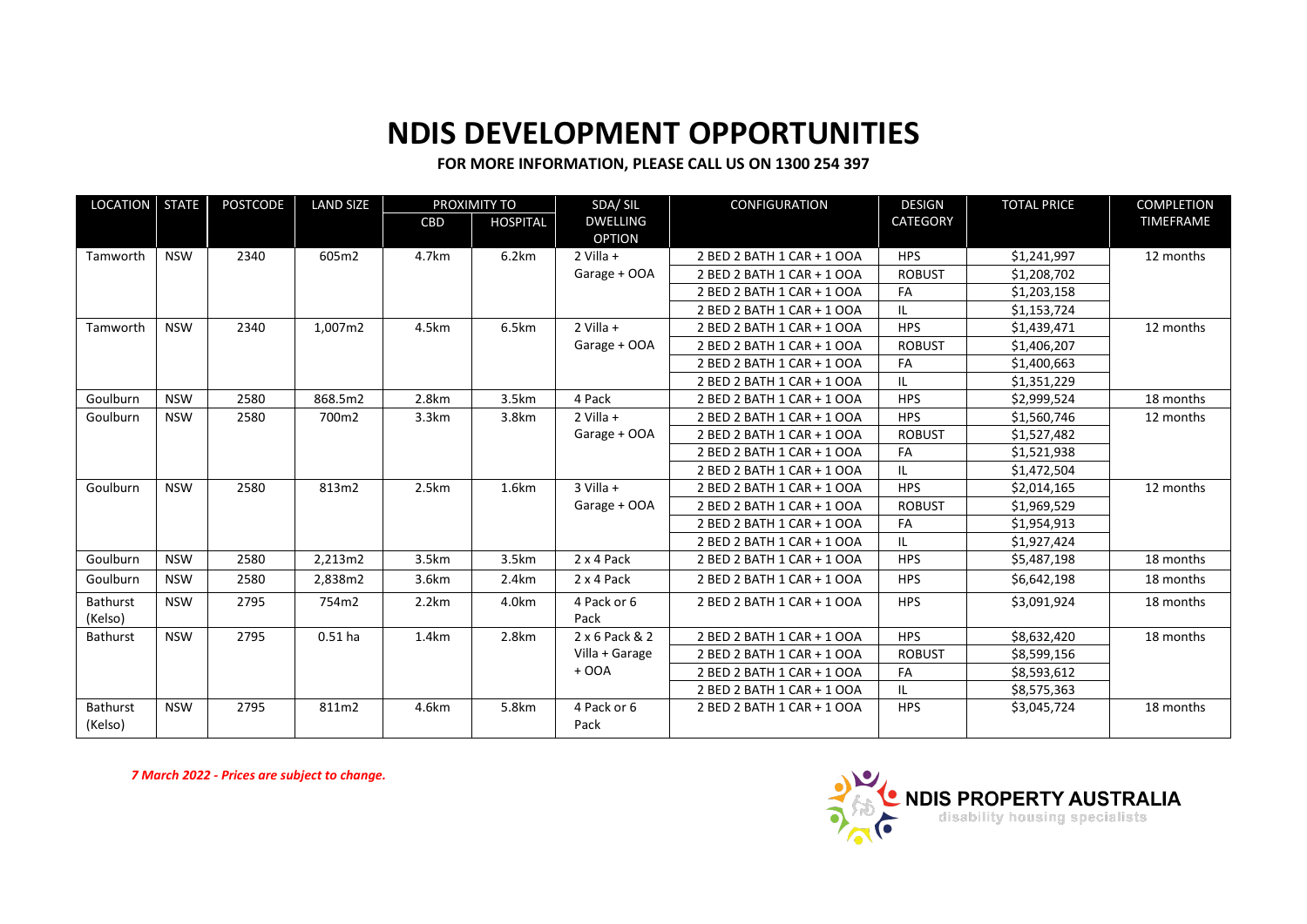| LOCATION | <b>STATE</b> | <b>POSTCODE</b> | <b>LAND SIZE</b> | PROXIMITY TO |               | SDA/SIL         | <b>CONFIGURATION</b>       | <b>DESIGN</b> | <b>TOTAL PRICE</b> | COMPLETION |
|----------|--------------|-----------------|------------------|--------------|---------------|-----------------|----------------------------|---------------|--------------------|------------|
|          |              |                 |                  | CBD          | <b>HOSPIT</b> | <b>DWELLING</b> |                            | CATEGORY      |                    | TIMEFRAME  |
|          |              |                 |                  |              | AL            | <b>OPTION</b>   |                            |               |                    |            |
| Bathurst | <b>NSW</b>   | 2795            | 894m2            | 2.2km        | 350m          | $2$ Villa +     | 2 BED 2 BATH 1 CAR + 1 OOA | <b>HPS</b>    | \$1,705,121        | 12 months  |
|          |              |                 |                  |              |               | Garage + OOA    | 2 BED 2 BATH 1 CAR + 1 OOA | <b>ROBUST</b> | \$1,671,857        |            |
|          |              |                 |                  |              |               |                 | 2 BED 2 BATH 1 CAR + 1 OOA | FA            | \$1,666,313        |            |
|          |              |                 |                  |              |               |                 | 2 BED 2 BATH 1 CAR + 1 OOA | IL.           | \$1,616,879        |            |
| Taree    | <b>NSW</b>   | 2430            | 613.4m2          | 3.3km        | 3.2km         | $2$ Villa +     | 2 BED 2 BATH 1 CAR + 1 OOA | <b>HPS</b>    | \$1,410,596        | 12 months  |
|          |              |                 |                  |              |               | Garage + OOA    | 2 BED 2 BATH 1 CAR + 1 OOA | <b>ROBUST</b> | \$1,377,332        |            |
|          |              |                 |                  |              |               |                 | 2 BED 2 BATH 1 CAR + 1 OOA | FA            | \$1,371,788        |            |
|          |              |                 |                  |              |               |                 | 2 BED 2 BATH 1 CAR + 1 OOA | IL.           | \$1,322,354        |            |
| Taree    | <b>NSW</b>   | 2430            | 450m2            | 1.1km        | 450m          | $2$ Villa +     | 2 BED 2 BATH 1 CAR + 1 OOA | <b>HPS</b>    | \$1,462,571        | 12 months  |
|          |              |                 |                  |              |               | Garage + OOA    | 2 BED 2 BATH 1 CAR + 1 OOA | <b>ROBUST</b> | \$1,429,307        |            |
|          |              |                 |                  |              |               |                 | 2 BED 2 BATH 1 CAR + 1 OOA | FA            | \$1,423,763        |            |
|          |              |                 |                  |              |               |                 | 2 BED 2 BATH 1 CAR + 1 OOA | IL.           | \$1,374,329        |            |
| Taree    | <b>NSW</b>   | 2430            | 512.2m2          | 2.8km        | 2.7km         | $2$ Villa +     | 2 BED 2 BATH 1 CAR + 1 OOA | <b>HPS</b>    | \$1,543,421        | 12 months  |
|          |              |                 |                  |              |               | Garage + OOA    | 2 BED 2 BATH 1 CAR + 1 OOA | <b>ROBUST</b> | \$1,510,157        |            |
|          |              |                 |                  |              |               |                 | 2 BED 2 BATH 1 CAR + 1 OOA | FA            | \$1.504.613        |            |
|          |              |                 |                  |              |               |                 | 2 BED 2 BATH 1 CAR + 1 OOA | IL.           | \$1,455,179        |            |
| Taree    | <b>NSW</b>   | 2430            | 1,012m2          | 2.9km        | 2.8km         | 4 Pack or 6     | 2 BED 2 BATH 1 CAR + 1 OOA | <b>HPS</b>    | \$3,039,949        | 18 months  |
|          |              |                 |                  |              |               | Pack            |                            |               |                    |            |
| Taree    | <b>NSW</b>   | 2430            | 929m2            | 2.0km        | 1.8km         | 4 Pack or 6     | 2 BED 2 BATH 1 CAR + 1 OOA | <b>HPS</b>    | \$3,172,774        | 18 months  |
|          |              |                 |                  |              |               | Pack            |                            |               |                    |            |
| Taree    | <b>NSW</b>   | 2430            | 654m2            | 3.4km        | 3.9km         | $2$ Villa +     | 2 BED 2 BATH 1 CAR + 1 OOA | <b>HPS</b>    | \$1,624,271        | 12 months  |
|          |              |                 |                  |              |               | Garage + OOA    | 2 BED 2 BATH 1 CAR + 1 OOA | <b>ROBUST</b> | \$1,591,007        |            |
|          |              |                 |                  |              |               |                 | 2 BED 2 BATH 1 CAR + 1 OOA | FA            | \$1,585,463        |            |
|          |              |                 |                  |              |               |                 | 2 BED 2 BATH 1 CAR + 1 OOA | IL.           | \$1,536,029        |            |
| Taree    | <b>NSW</b>   | 2430            | 1,140m2          | 4.2km        | 4.1km         | 2 x 4 Pack or 6 | 2 BED 2 BATH 1 CAR + 1 OOA | <b>HPS</b>    | \$5,208,843        | 18 months  |
|          |              |                 |                  |              |               | Pack            |                            |               |                    |            |
| Taree    | <b>NSW</b>   | 2430            | 1,607m2          | 4.2km        | 4.1km         | 2 x 4 Pack or 6 | 2 BED 2 BATH 1 CAR + 1 OOA | <b>HPS</b>    | \$5,255,043        | 18 months  |
|          |              |                 |                  |              |               | Pack            |                            |               |                    |            |
| Taree    | <b>NSW</b>   | 2430            | 773m2            | 4.2km        | 4.1km         | 4 Pack or 6     | 2 BED 2 BATH 1 CAR + 1 OOA | <b>HPS</b>    | \$2,843,599        | 18 months  |
|          |              |                 |                  |              |               | Pack            |                            |               |                    |            |
| Coffs    | <b>NSW</b>   | 2450            | 639.2m2          | 3.0km        | 2.1/          | 2 Villa +       | 2 BED 2 BATH 1 CAR + 1 OOA | <b>HPS</b>    | \$1,728,221        | 12 months  |
| Harbour  |              |                 |                  |              | 6.0km         | Garage + OOA    | 2 BED 2 BATH 1 CAR + 1 OOA | <b>ROBUST</b> | \$1,694,957        |            |
|          |              |                 |                  |              |               |                 | 2 BED 2 BATH 1 CAR + 1 OOA | FA            | \$1,689,413        |            |

*7 March 2022 - Prices are subject to change.*